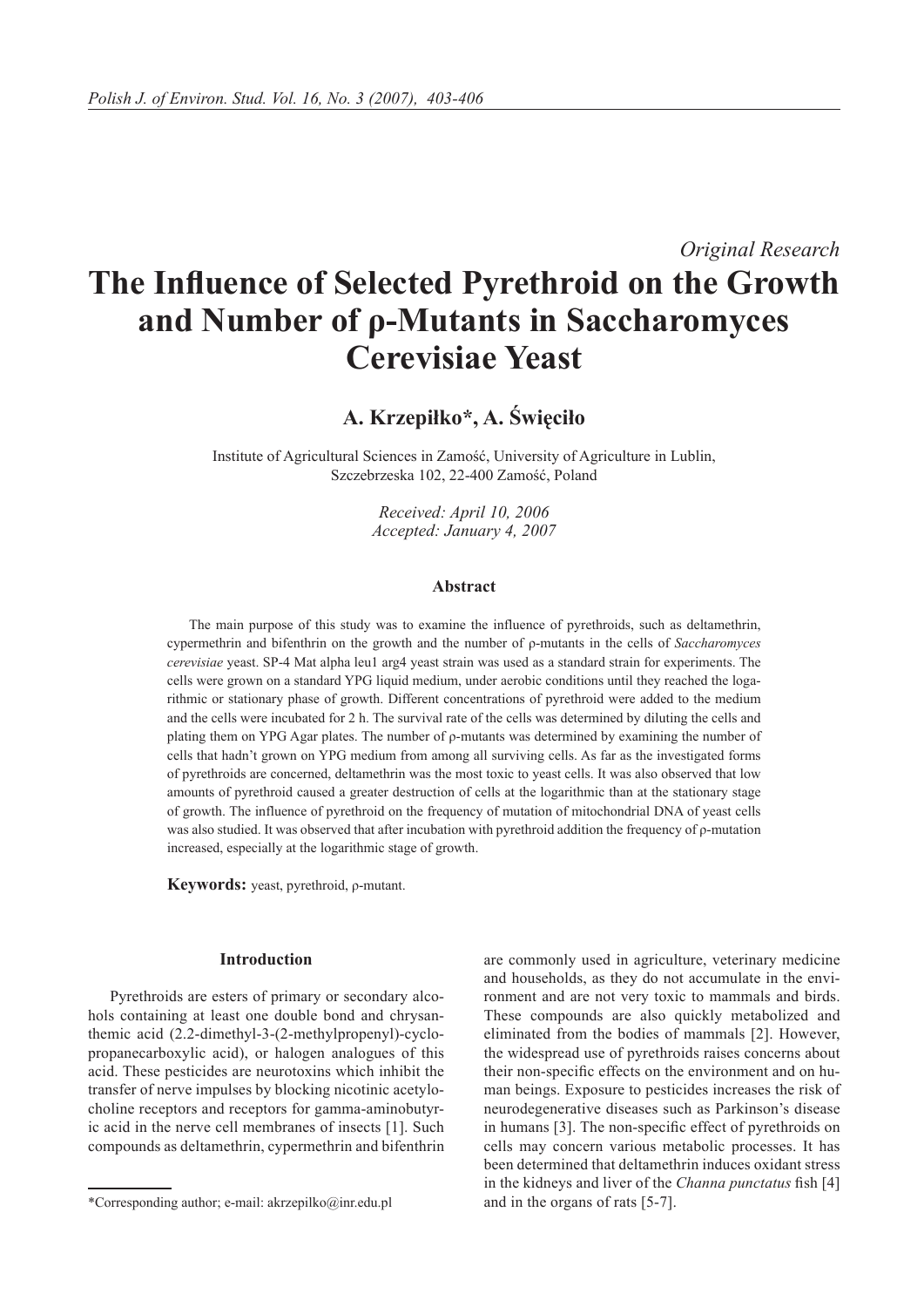Studies on the mutagenic influence of pyrethroids have been conducted on various plants, bacteria, insects, mammals and human cell lines. It should be emphasized that most of these experiments concerned the effect of pyrethroids on the nuclear genome. The *Saccharomyces cerevisiae* yeast is a recognized model in studies on the toxicity of various chemical compounds which affect mitochondrial DNA [8]. These compounds cause a ρ-mutation which manifests itself by the inability of the cells to grow on non-fermentable carbon sources [9]. ρ-mutants are characterized by the deletion of mitochondrial DNA (mDNA) and no mitochondrial protein synthesis takes place in their mitochondria. ρmutants are also called petites, because they form smaller colonies than the wild yeast strain growth on the media containing a limited amount of glucose. ρ-mutants grown on this medium are characterized by small colonies and a whitish color, whereas non-mutant cells  $(\rho +)$  form large, beige-colored colonies. The spontaneous frequency of this mutation is rather high; about 2% of the yeast cell population consists of ρ-mutants. The loss of ability to perform oxidative phosphorylation by yeast cells is not lethal, contrary to the cells of higher eukaryotes [8]. Studying mitochondrial DNA mutation in higher eukaryotes is costly, and using *S. cerevisiae* yeast makes it possible to determine the sensitivity of mDNA to xenobiotics relatively easily. The subject of this study was the influence of pyrethroids such as deltamethrin, cypermethrin and bifenthrin on the survival rate on the cells of *Saccharomyces cerevisiae* yeast and the frequency of ρ-mutation in their mitochondrial DNA at the logarithmic and stationary stages of culture growth.

## **Experimental Procedures**

The studies were conducted on a wild strain of the SP4 – Mat alpha leu1 arg4 yeast genotype [10]. The yeast cells were grown on a liquid YPG medium containing 1% yeast extract, 1% pepton and 2% glucose. 2% agar was added to the solid YPG medium.

The pyrethroids were purchased at the Organic Industry Institute in Poland:

bifenthrin – (2-methyl-1.1-biphenyl-3-y1)-methyl-3-(2 chloro-3.3.3-trifluoro-1-propenyl)-2.2-dimethyl cyclopropane-carboxylate,

deltamethrin – (S)-alpha-cyano-3-phenoxybenzyl (1R) cis-3-(2.2-dibromovinyl)-2.2-dimethylcyclopropane-carboxylate,

cypermethrin – (R,S)-alpha-cyano-3-phenoxybenzyl(1RS) cis,trans-3-(2.2-dichlorovinyl)-2.2-dimethylcyclopropanecarboxylate.

In the logarithmic or stationary stages of growth the yeast cultures were incubated for two hours with additions of various concentrations of pyrethroids and their survival rate was determined by observing the ability of the cells to form colonies on a solid YPG medium. Results of our experiments have shown that a change in conditions, *e.g.* a two–hour incubation of the cells in a buffered solution may bring about a stress reaction in yeast cells; consequently, pyrethroids were added directly to the yeast culture.

The number of ρ-mutants was determined by plating a suspension with a known number of yeast cells onto solid media with the addition of ethanol or glucose and then comparing the number of colonies which grew on these media. Finally, the percentage of colonies which did not grow on the YPE medium was calculated [8].

The obtained results constitute a mean of three or more independently conducted experiments. The mean and standard deviation were calculated using an Excel 7.0 spreadsheet.

# **Discusion of Results**

The aim of the first stage of the experiments was to study the influence of various concentrations of the pyre-

| Pyrethroid<br>concentration<br>$\mu$ g·cm <sup>-3</sup> | <b>Bifenthrin</b> |                   | Cypermethrin     |                   | Deltamethrin |                   |
|---------------------------------------------------------|-------------------|-------------------|------------------|-------------------|--------------|-------------------|
|                                                         | Survivors%        | $\rho$ - mutants% | Survivors%       | $\rho$ - mutants% | Survivors%   | $\rho$ - mutants% |
| $\theta$                                                | $100 \pm 2$       | $0.5 \pm 0.2$     | $100 \pm 2$      | $0.5 \pm 0.2$     | $100 \pm 2$  | $0.5 \pm 0.2$     |
| 5                                                       | $96\pm3$          | 3±2.8             | 97±4.1           | $3+2.3$           | 92±4.6       | 14±6.1            |
| 10                                                      | 96±3.4            | $12\pm3.7$        | 88±3.5           | $25 \pm 2.6$      | 81±5.7       | 34±4.5            |
| 15                                                      | $92\pm2.6$        | $31\pm4.6$        | 83±4.3           | $21 \pm 5.3$      | $72+4.2$     | $30\pm 6.3$       |
| 20                                                      | 81±5.1            | 38±4.2            | 65±4.3           | 34±5.6            | $43\pm4.5$   | 38±5.2            |
| 25                                                      | $67\pm3.6$        | 36±6.7            | 58±4.5           | $34\pm6.4$        | $26\pm3.6$   | 40±6.7            |
| 30                                                      | $43\pm4.5$        | 32±5.9            | $47 + 2.7$       | 36±5.1            | 11±4.3       | $25 \pm 6.2$      |
| 40                                                      | 15±2.9            | $35\pm8.3$        | 23±5.1           | $43\pm4.2$        | $\mathbf{0}$ | $\mathbf{0}$      |
| 50                                                      | $4 + 4.1$         | 40±6.7            | 15±3.5           | $42\pm3.6$        | $\theta$     | $\mathbf{0}$      |
| 60                                                      | $\mathbf{0}$      | $\theta$          | $\boldsymbol{0}$ | $\mathbf{0}$      | $\mathbf{0}$ | $\theta$          |

Table 1. Effect of pyrethroids on survival rate and on the number ρ-mutants in logarithmic yeast cells.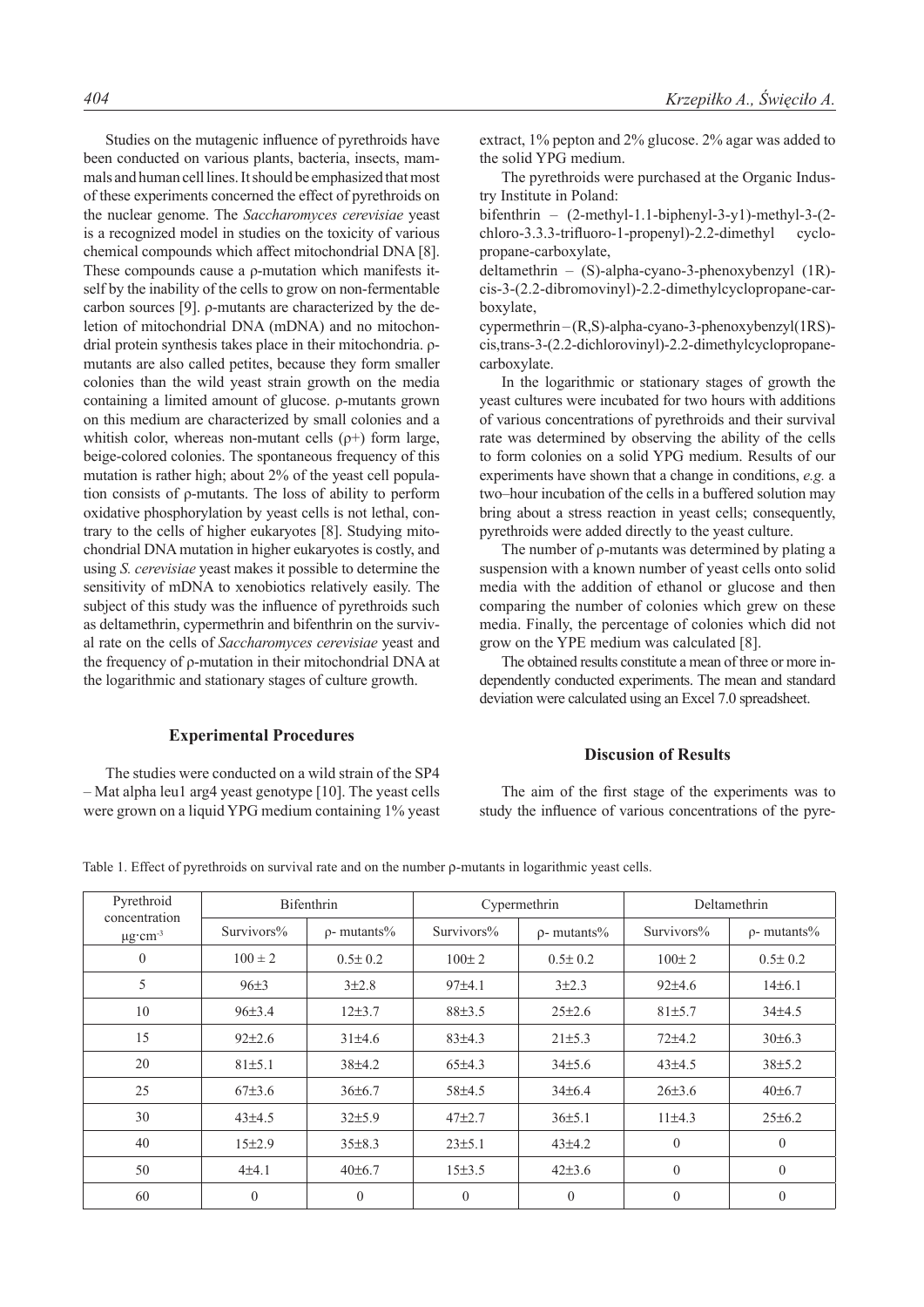throids in question on the survival rate of yeast cells (Tables 1 and 2). It was found that the cells were more sensitive to these pesticides in the logarithmic stage than in the stationary stage. Loss of viability of all the yeast cells at the logarithmic stage was achieved by applying deltamethrin at a concentration of 40µg·cm-3, and cypermethrin and bifenthrin at a concentration of 60  $\mu$ g·cm<sup>-3</sup> (Table 1), loss of viability of the cells at the stationary stage was achieved by applying deltamethrin at a concentration of 140 µg·cm<sup>-3</sup> and bifenthrin and cypermethrin at a concentration of 200 µg·cm-3 (Table 2). From among the pyrethroids under study, the toxicity of deltamethrin was the highest; 50% mortality rate of yeast cells was noted at the logarithmic stage after the application of deltamethrin at a concentration of 20µg·cm-3, and after the application of bifenthrin and cypermethrin at a concentration of  $40\mu$ g·cm<sup>-3</sup>. Similar differences were noted in the stationary phase, where mortality rates reached over 50% for deltamethrin at a concentration of 80µg·cm-3, and for cypermethrin and bifenthrin at the concentration of 140 μg·cm<sup>-3.</sup>

In the study of the effect of pyrethroids on the mitochondrial DNA of yeast cells, the criterion for mutation was the percentage of ρ-mutants in the surviving population of cells. The ρ-mutation is manifested phenotypically as an inability of cells to grow on a non-fermentable carbon source. It was determined that after incubation with the pyrethroids under study there was an increase in the frequency of ρ-mutation among surviving cells, especially in the logarithmic stage of growth (Tables 1, 2).

#### Discussion

*Saccharomyces cerevisiae* yeast is a recognized model organism used in studies concerning the toxicity of various xenobiotics, including pesticides. Result obtained from the conducted experiments make it possible to state that the examined pyrethroids are toxic to yeast cells. Deltamethrin had the most destructive influence on the cells; it lowered their survival rate even when its concentration was as low as  $5\mu$ g·cm<sup>-3</sup>. Comparison of the survival rates of yeast cells incubated with the addition of pyrethroids at different stages of yeast growth showed that yeast cells at their stationary stage of growth tolerate higher concentration of pyrethroids than at their logarythmic stage of growth. At the stationary stage of growth yeast cells are more resistant to the effects of toxic factors, presumably because the activity of antioxidant enzymes is greater than in the logarithmic phase [11]. Pyrethroids can affect cells by generating oxidant stress. This process is accompanied by a response of the antioxidant system of the cells, manifested by a change in the activity of the antioxidant enzymes, such as supraoxide dismutase and catalase, and by changes in the concentration of antioxidants [5-7].

Pyrethroids are more toxic compounds for yeast than, for example, paraquat – a compound which generates free radicals. Total destruction of yeast cells took place when the concentrations of paraquat was  $2mg \text{ cm}^{-3}$  [12]. In studying the effect of Fastac 10EC preparation showed that 50% of the yeast population died when the concentration of alfamethrin was 6.5µg·cm-3 [13]; for human lymphocytes the cytotoxic concentration of pyrethroids is 3- 6µg·cm-3 [14]. Cypermethrin is toxic for rat erythrocytes at concentrations of 200ng·cm-3 and higher [15].

The study also showed that among the surviving yeast cultures there are ρ-mutants. Loss of mitochondrial functions protects yeast cells from the toxic effect of reactive forms of oxygen. ρ-mutants are more resistant to chemical compounds which generate reactive forms of oxygen than wild strains [8].

Mutagenic properties of pyrethroids have been confirmed by studying the effect of pyrethroids on human

Table 2. Effect of pyrethroids on survival rates and on number ρ- mutants in stationary yeast cells.

| Pyrethroid<br>concentration<br>$\mu$ g·cm <sup>-3</sup> | <b>Bifenthrin</b> |                   | Cypermethrin   |                   | Deltamethrin  |                   |
|---------------------------------------------------------|-------------------|-------------------|----------------|-------------------|---------------|-------------------|
|                                                         | Survivors%        | $\rho$ -mutants % | Survivors%     | $\rho$ -mutants % | Survivors%    | $\rho$ -mutants % |
| $\theta$                                                | $100 \pm 1.9$     | $1 \pm 0.8$       | $100 \pm 1.9$  | $1 \pm 0.8$       | $100 \pm 1.9$ | $1 \pm 1.9$       |
| 20                                                      | $100\pm2.7$       | $3\pm 2.4$        | $100 \pm 1.3$  | $6 + 2.2$         | $91 \pm 5.2$  | $12 + 4$          |
| 40                                                      | $100 \pm 2.2$     | 5±3.9             | $100 \pm 1.5$  | $9 + 2.4$         | 88±4.1        | $16\pm3.2$        |
| 60                                                      | 97±4.1            | $15\pm4.6$        | $93\pm3.7$     | $14\pm2$          | $68 \pm 3.2$  | $28 + 4.8$        |
| 80                                                      | $92 \pm 3.5$      | $17\pm2.8$        | $86 \pm 2.4$   | $19\pm3.3$        | $45 \pm 3.5$  | $20 \pm 6.5$      |
| 100                                                     | $80 + 4$          | $27\pm3.7$        | $82\pm3.8$     | $19\pm 2.4$       | $29\pm3.5$    | $31\pm4.2$        |
| 120                                                     | $73 \pm 6.5$      | 35±4.1            | $56 \pm 3.6$   | $23 \pm 3.7$      | $9\pm3$       | 35±3.7            |
| 140                                                     | $48\pm3$          | $30\pm3.6$        | $41\pm2.2$     | $26\pm4.1$        | $\theta$      | $\theta$          |
| 160                                                     | $22\pm 5.7$       | $28 \pm 5.9$      | 15±4.1         | $24\pm3.6$        | $\theta$      | $\theta$          |
| 180                                                     | $10\pm4.8$        | $21 \pm 2.8$      | 6±3.9          | $22\pm3.1$        | $\theta$      | $\theta$          |
| 200                                                     | $\theta$          | $\theta$          | $\overline{0}$ | $\mathbf{0}$      | $\theta$      | $\theta$          |